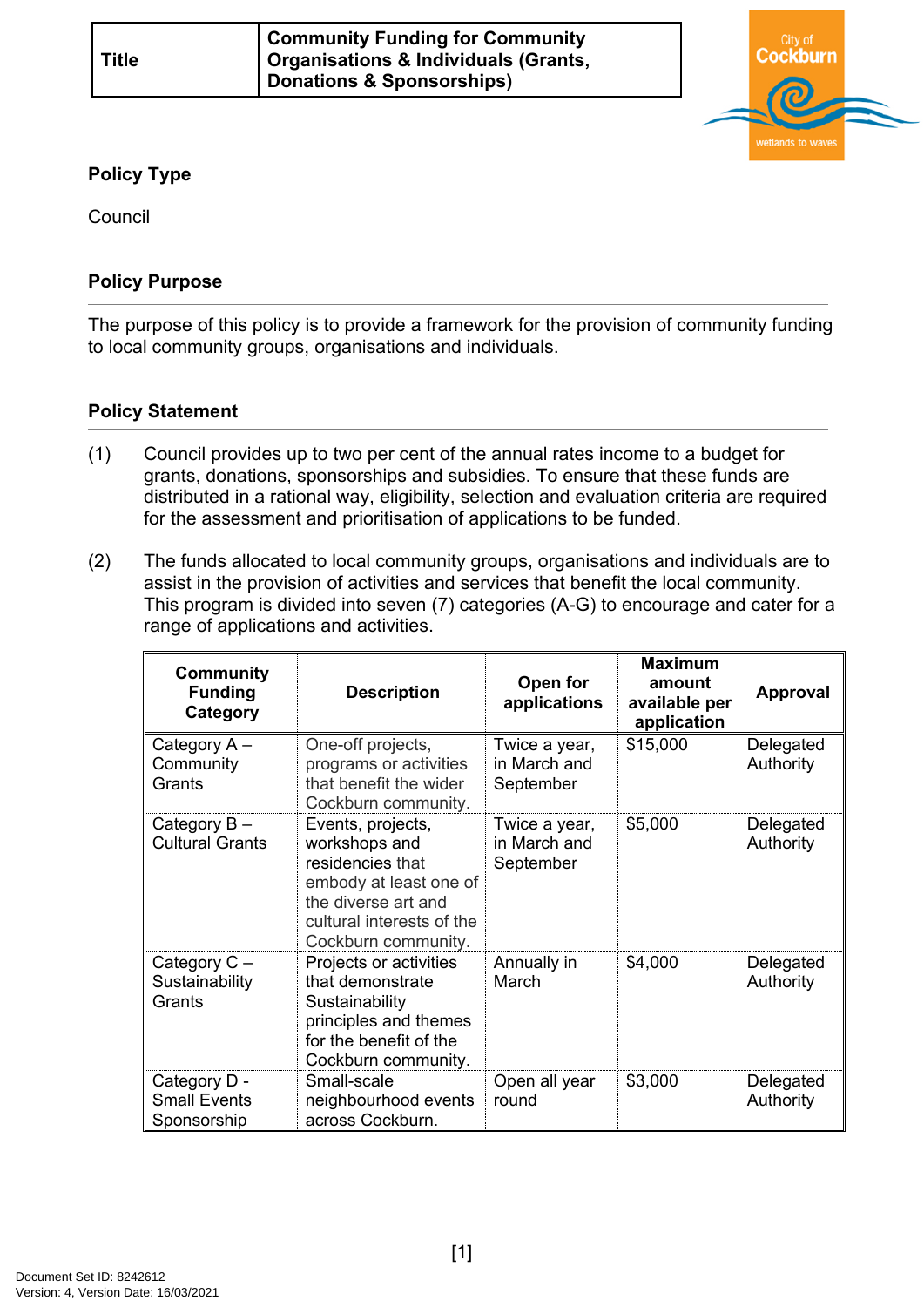| <b>Title</b> | <b>Community Funding for Community</b><br>  Organisations & Individuals (Grants, |  |
|--------------|----------------------------------------------------------------------------------|--|
|              | Donations & Sponsorships)                                                        |  |

Cockburn

|                                                |                                                                                                                                                                                                                         |                                                                                                   |                                                          | wetlands to waves                                                                                                      |
|------------------------------------------------|-------------------------------------------------------------------------------------------------------------------------------------------------------------------------------------------------------------------------|---------------------------------------------------------------------------------------------------|----------------------------------------------------------|------------------------------------------------------------------------------------------------------------------------|
| <b>Community</b><br><b>Funding</b><br>Category | <b>Description</b>                                                                                                                                                                                                      | Open for<br>applications                                                                          | <b>Maximum</b><br>amount<br>available per<br>application | <b>Approval</b>                                                                                                        |
| Category E -<br>Donations                      | Financial contribution<br>towards operating or<br>ongoing expenses for<br>not for profit or<br>benevolent<br>organisations to assist<br>the disadvantaged<br>and/or vulnerable<br>within the Cockburn<br>community.     | Twice a year,<br>in March and<br>September                                                        | \$20,000                                                 | Council<br>Decision                                                                                                    |
| Category $F -$<br>Sponsorships                 | <b>Financial contribution</b><br>to a significant event,<br>activity, service or<br>endeavour to either a<br>Group or Individual<br>and, in return, the City<br>receives public<br>recognition for its<br>contribution. | Groups - Twice<br>a year, in<br>March and<br>September<br>Individuals -<br>open all year<br>round | Groups -<br>\$20,000<br>Individuals -<br>\$1,000         | Groups-<br>Council<br>Decision<br><b>Individuals</b><br>- Delegated<br>Authority                                       |
| Category G-<br>Major and Minor<br>Funding      | Major funding<br>proposals, minor<br>funding and requests<br>outside of established<br>categories.                                                                                                                      | Upon enquiry<br>and invitation<br>to apply                                                        | Dependent on<br>funding type                             | Dependent<br>on funding<br>type<br>Applications<br>over \$5,000<br>are to be<br>referred to<br>Council for<br>decision |

- (3) The categories are described in further detail in the associated 'Community Funding Guidelines for Community Organisations and Individuals' that outlines the relevant selection and evaluation criteria, and limitations of each funding category.
- (4) Applicants for funding to be distributed from the Grants and Donations budget are required to apply and address the relevant criteria in one of the funding categories. Assessment and approval will be done according to the category and be done under the relevant delegated authority or recommendation by the Grants and Donations Committee to Council, and applicants cannot bypass these processes.
- (5) An applicant may successfully apply for and receive funding from two different categories from this policy per financial year, provided they meet the criteria for the particular category, however, the applications cannot be for the same project. Applicants that have been successful in previous years are eligible to apply provided all previous funding has been satisfactorily acquitted.